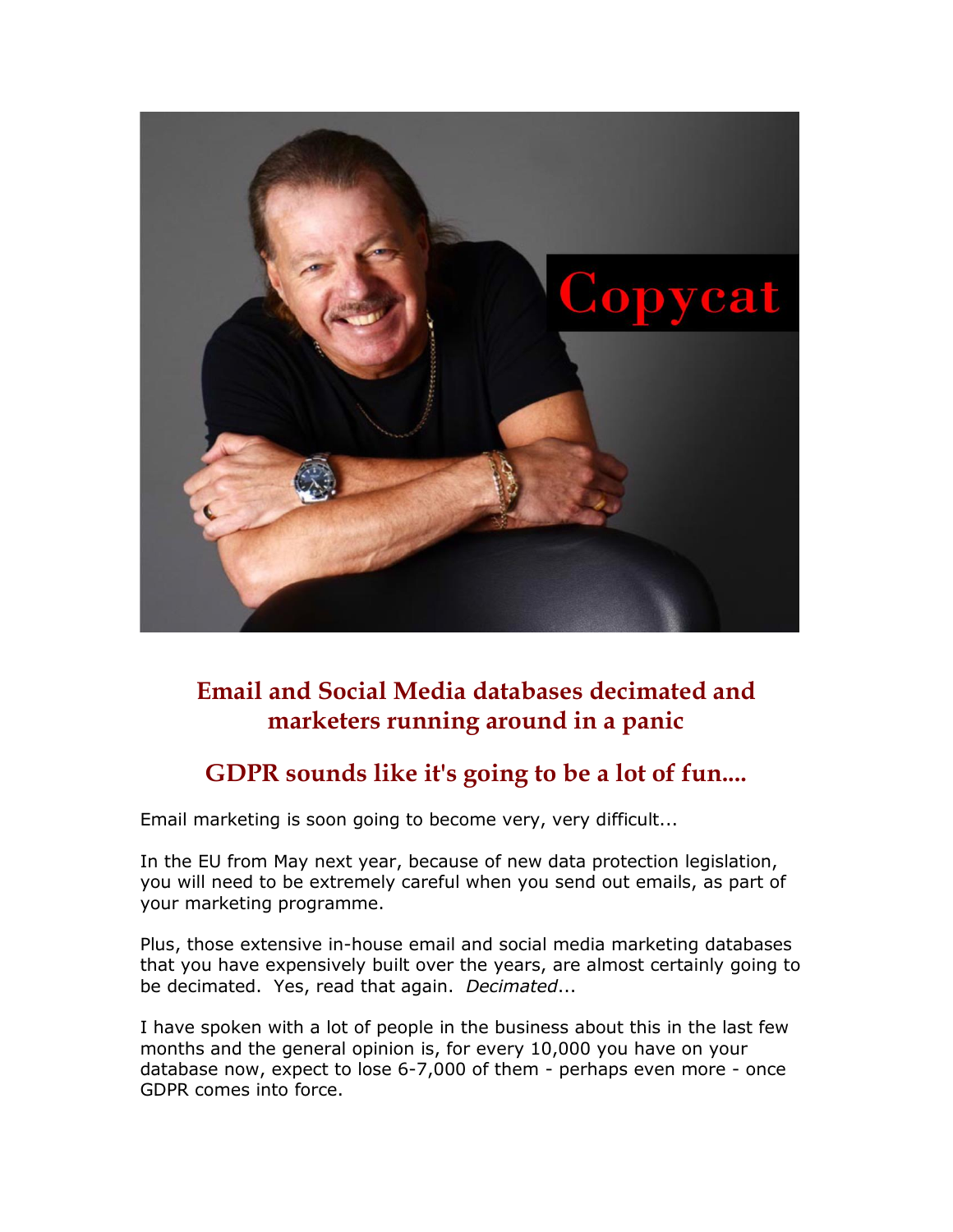Scary? You bet. Those individuals are your lifeblood. They have cost you a lot of money to acquire and nurture.

But, you are going to lose that personal communication channel you currently enjoy with most of them - and there's very little you can do about it.

This is because the new General Data Protection Regulations are going to change everything, forever. The regulations will be draconian.

As I understand it, it looks like unless you have permission from the people you want to contact and sell to, it will be an offence to send them an email, SMS, text, or social media message.

They actually have to tell you that it's OK for you to send them your messages. It's not enough that they don't say anything at all.

They have to opt-in.

Make a mistake and the fine will be huge. Up to  $E20$  million or 4% of your total turnover, whichever is the greater.

That's an awful lot of fish and chips...

By the way, this applies to your clients, too. They will also be off-limits for contact, unless you've asked and received permission to continue keeping them aware of your offers.

Let's face it, given the current problem with emails and social media and people's views on them, a huge number are going to say no. Especially to email. It will be manna from heaven for most people.

Nothing personal to you or your company, this is going to happen to all of us.

After all, general opening rates to emails are now well under 10% anyway, meaning nine out of ten emails in all our inboxes, don't even get opened. So, give them a chance to control those inboxes even more - and people will rush to do it.

It will be like Christmas coming early for most out there.

In my view, marketers only have themselves to blame, though.

Because in an awful lot of cases, companies have seriously abused the email channel and are now currently *raping* our inboxes. Just because you have bought something from a company a couple of years ago, doesn't justify them sending you 6-8 emails (or sometimes more) every month.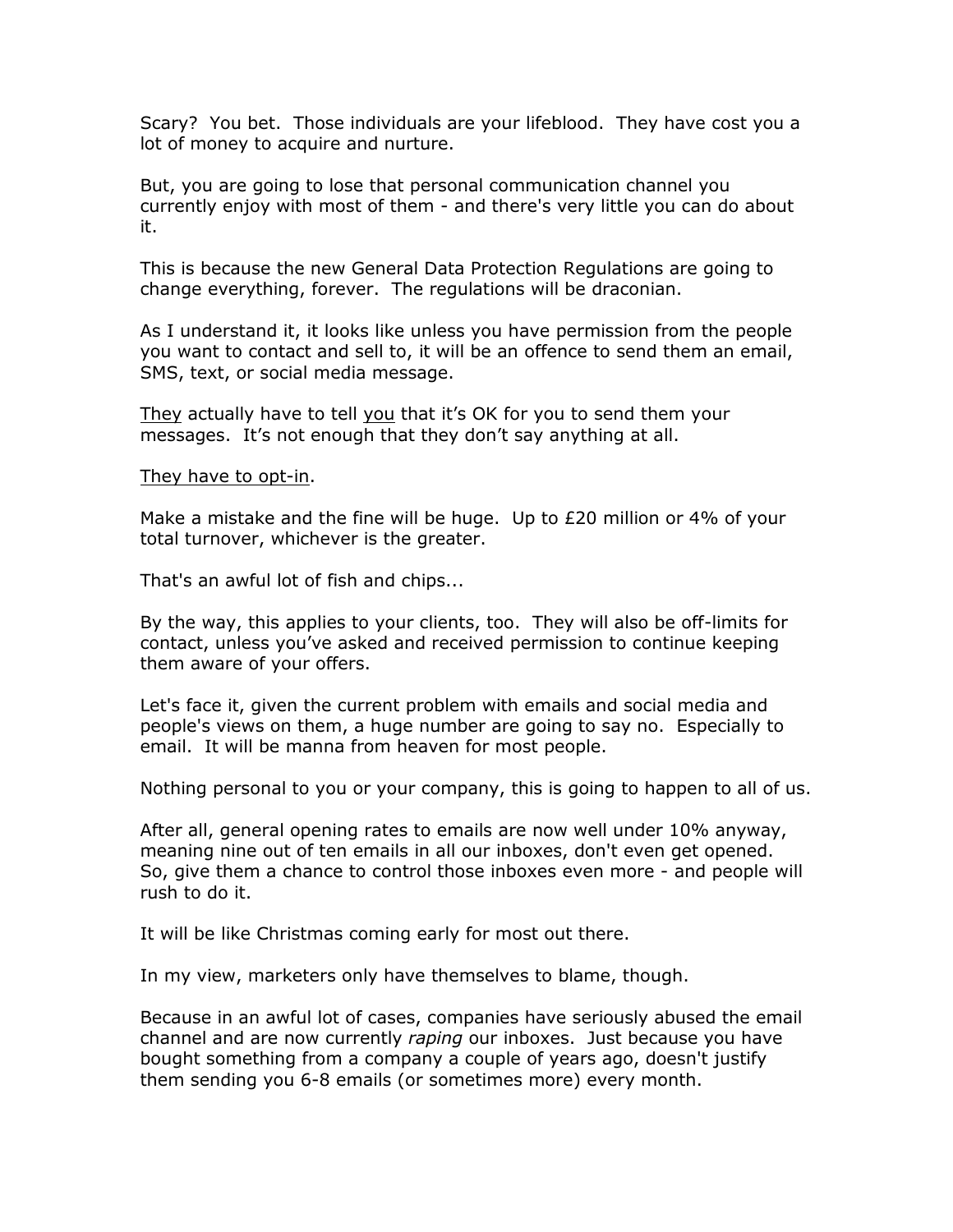But, as I have said many times in this column, no one seems to care anymore, about doing things correctly. Email is cheap. Let's slam out as many as we can.

Social media is cheap as well. Let's annoy the hell out of everyone with it and try and convince people it's the way forward - when all the facts show it isn't.

Brainless. And now it's coming home to roost.

Faced with these tough new regulations, and your email and social media databases soon to be a fraction of the size they were, your communication programmes will have to work much, much harder than ever before.

So, how will you promote yourself and your company's wares after May next year? What avenues will you use, to supplement what's left of your vital customer and prospect data?

Your options are going to be interesting, to say the least...

Of course, if you hold the belief that your brand is important and people won't be able to do without you and your products, then I'm sure you will be happy to wait for them to contact you.

But, let me tell you something - that ain't gonna happen...

You will go broke waiting for them to call you. In these crazy times, where loyalty is virtually non-existent, you will be forgotten very quickly. As we all will...

When you consider the options that will be available to you, I believe one of them stands out like a beacon in a hurricane.

Direct mail.

Yes, you could *write* to your customers and prospects.

Blimey, Andy, I hear you say. What a suggestion. Have you been on the wacky backy again?

Perhaps. But pay attention. This is important...

Yes, I'm talking about a good old direct mail letter.

There's no opt-in requirement with direct mail. Just embrace MPS and dedupe your databases against it - and you're cooking with gas.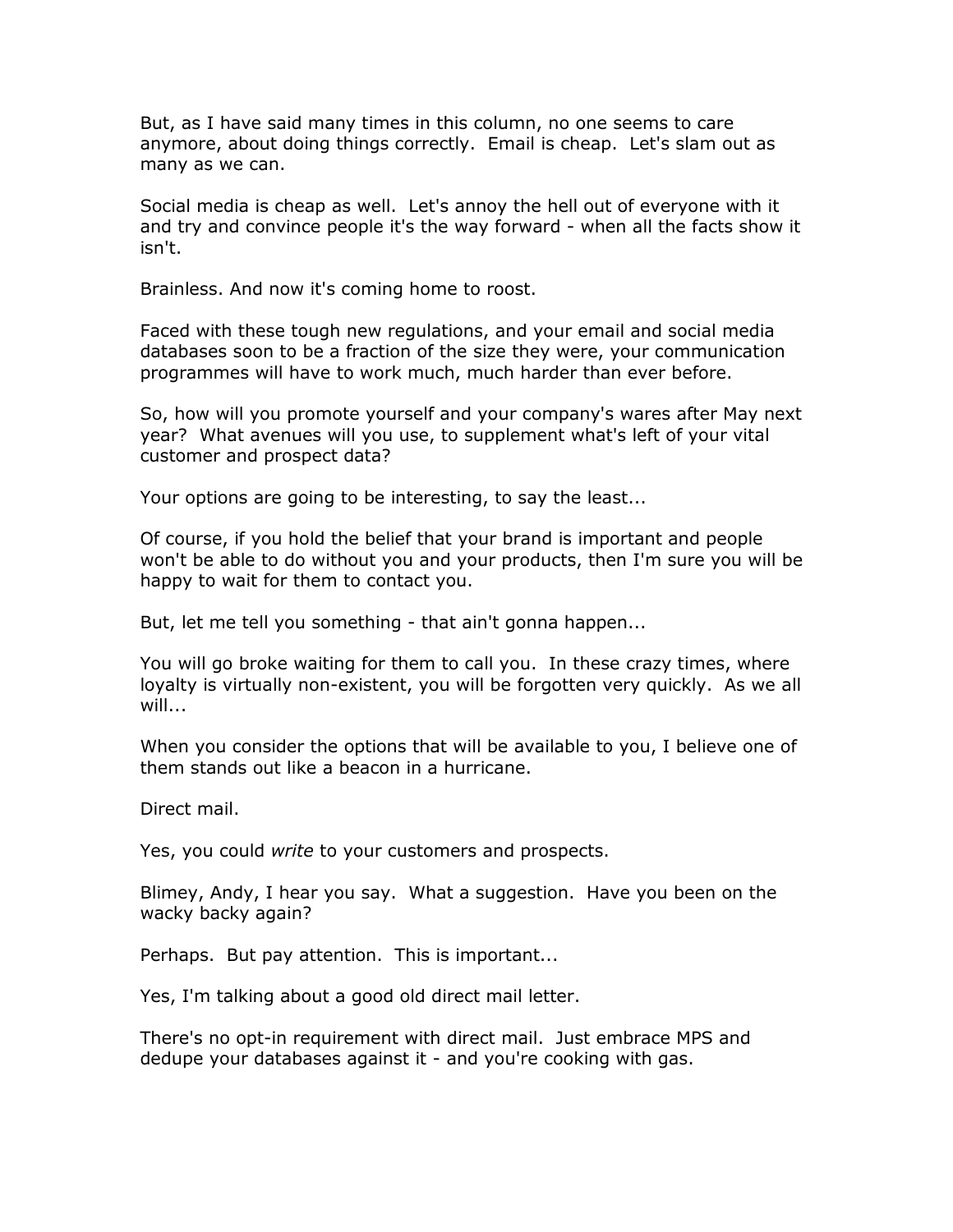And remember something else. Something that's been a fact for many, many decades now. I have mentioned it many times in Copycat.

Nothing works better than a well-written personalised letter.

## *Nothing*.

Added to that, is the fact that direct mail is a proven medium and currently working better than ever, in every country that has a decent postal system.

But you wouldn't know it, reading most of the digitally-seduced marketing press and current blogs in our industry. Direct mail is history, they have been saying for years. Digital is the way.

The current crop of lemming marketers, that follow the latest fashion or trend, stopped using DM years ago. Most won't even test it against email or social media.

I know, as I have fought that particular battle from the front of the line for years. And I have the scars to prove it.

Those that do test it, find that it outperforms pretty much everything and delivers a better ROI than most other marketing they undertake.

Yes, in the last few years especially, with email ROI falling off a cliff, Facebook and Twitter continuing to underdeliver, smart marketers have started to divert more and more budget back into direct mail, simply because of one thing.

It *works*.

Incredibly well, too, if written and created by people who know the medium and have experience in writing and creating it.

I know what you're going to say. Direct mail costs much more than email. (If only I had a  $E1$  for every time a marketing person said that to me, I would be rich indeed).

Actually, the cost of DM against email is totally and utterly irrelevant. For this gold-plated reason...

It's not what it costs that's important. It's what it *delivers*.

And, created and written correctly, direc t mail will deliver *plenty*...

If you are honest for a minute, forget the cost discussion and reluctantly accept that the above fact is true - and it is, by the way - you will then be faced with your second big problem.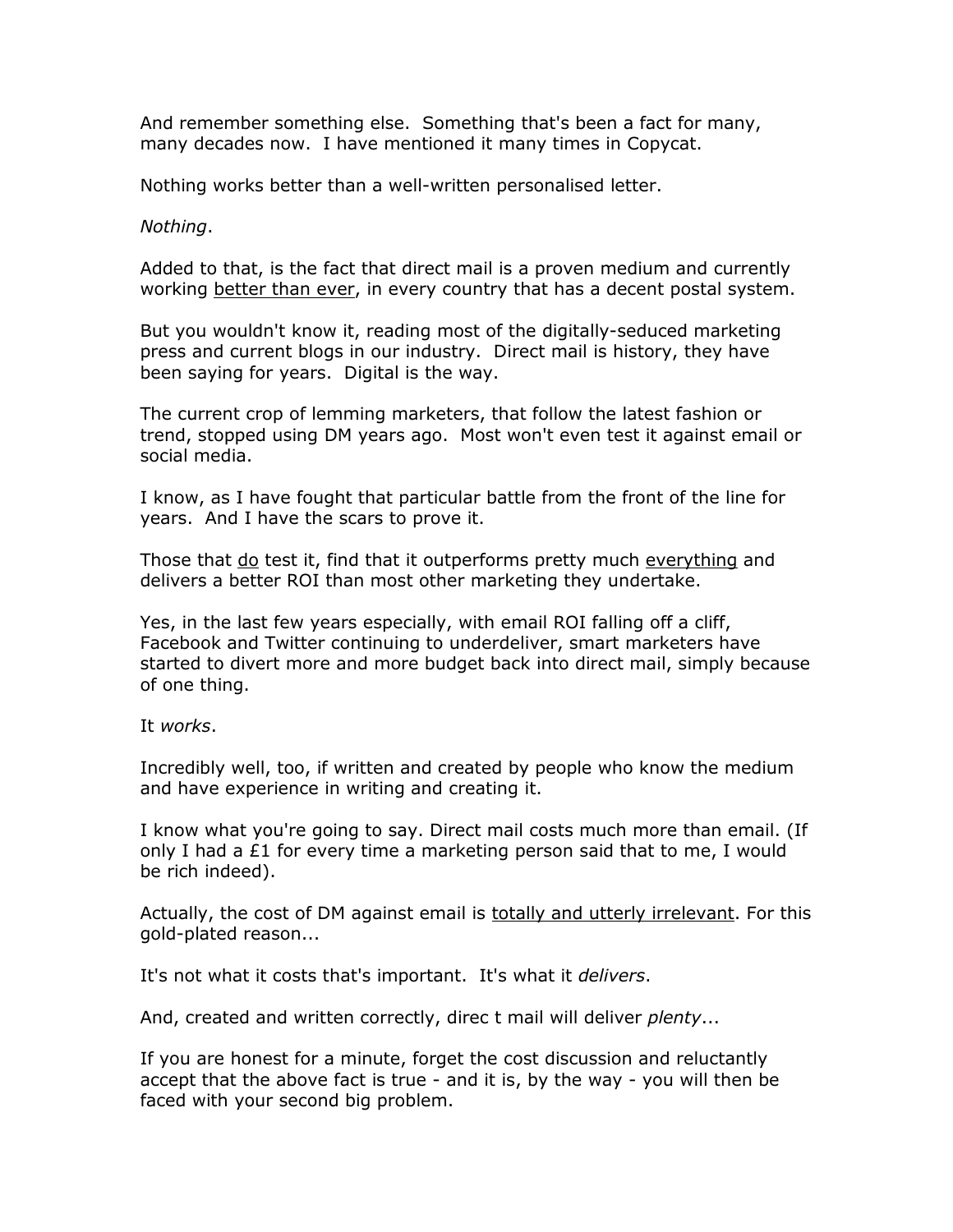Who do you know that understands direct mail well enough, to create and write packs for you, to deliver the level of sales and/or enquiries you crave?

Direct mail is a *specialist* area. Very much so. Please don't even think otherwise. You would be wrong.

To create and write an effective direct mail pack, requires specialist skills and most of today's traditional agencies and marketing teams, haven't got that skill. It's not in their repertoire.

And digital agencies wouldn't know where to start.

Client marketing departments these days, are full of 20 somethings, that can't write or spell - and have no idea about punctuation or grammar, let alone how to structure a personal selling message in print.

Most traditional agencies think direct mail is an ad in an envelope and create it that way. (One young agency guy actually said that to me at a industry reception, just a few weeks ago).

I really do believe that direct mail IS going to become the medium of choice for a lot of companies after GDPR, because it will simply be the most effective option.

Mailboxes and desks are going to be targeted again in ever-larger numbers.

As a result, it is going to be more difficult for your messages to rise above the general noise level, stand out and deliver an attractive level of responses and sales.

So, how can you do something about it?

My advice to you, is simple and it's this. Seek out the old DM liggers. They have forgotten more about direct mail than most people know these days. They will write and create winning packs for you.

This is because they have been doing it all their lives. They know what works and what doesn't, the importance values of the elements - and how all those elements work together.

They know, for example, that, after the targeting, the most important part of a DM pack is the letter. In fact, the copy is over 4 times more important than the creative in direct mail.

They know that for a fact, because they were part of a vibrant and knowledgeable direct marketing community that tested and proved *everything*, hundreds of times. Then, they went and tested everything again. And again.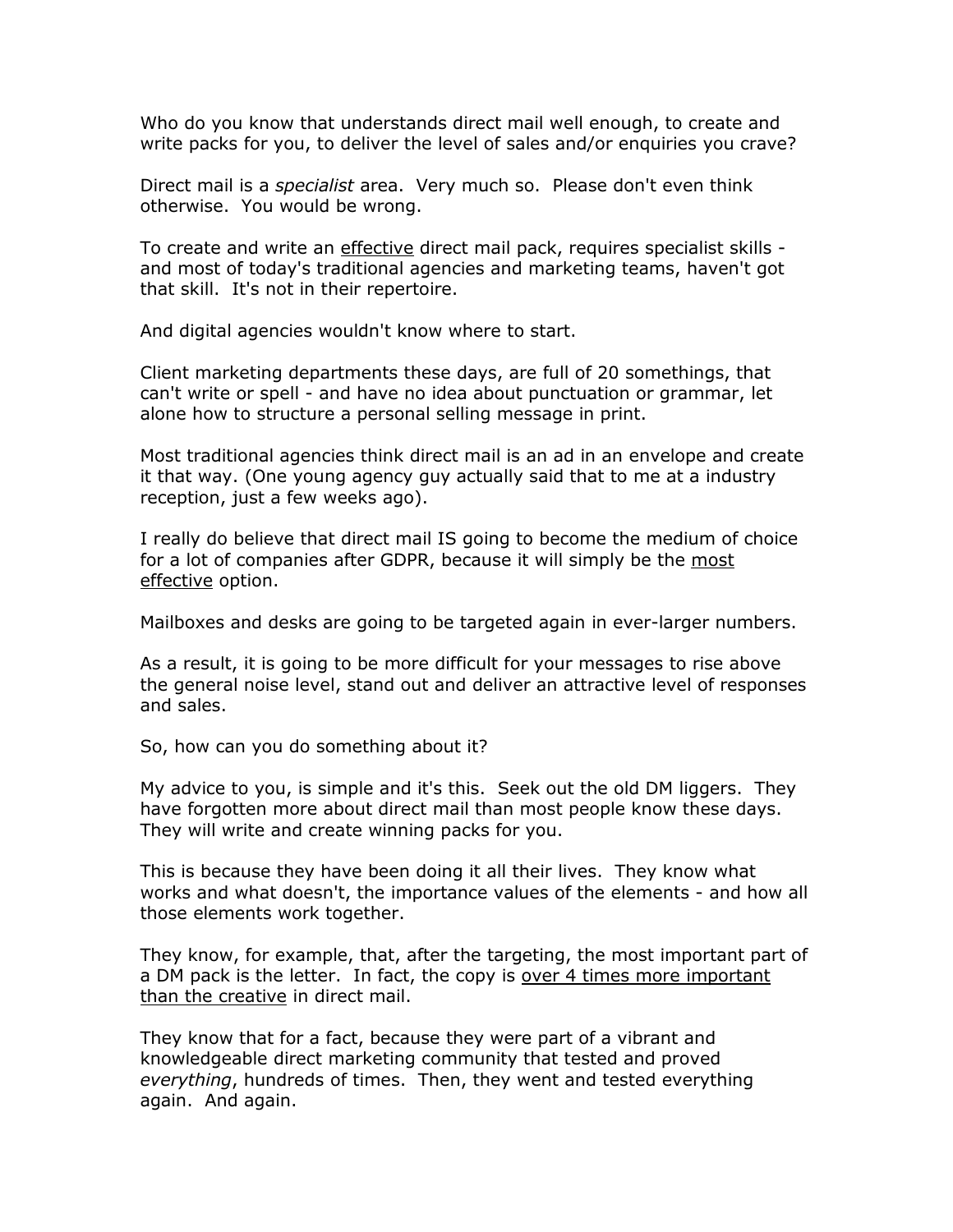Remember testing?

They also know, that if the letter doesn't connect or engage with the reader, the brochure won't be read. Period.

In addition, one of their key skills, honed over the decades, is how you get people to read the letter - and keep on reading.

You start with a strong benefit-laden headline. How many of those do you see these days? Then you follow that with a first paragraph that works with the headline, to get the reader's attention and encourages them to read on.

And you ensure the copy is written so it flows, continually engaging the reader and keeping them reading, line after line.

They also know that the copy in the letter and brochure, should be different. In DM, the letter 'sells - and the brochure 'tells'. Put 'telling' copy in your letter (as many do these days) and your pack will end up in the bin. Within a few seconds.

A couple of other tested elements they also know. If there is no offer, there will be no sale. And overprinted envelopes work better than plain ones.

Plus, literally hundreds more gold nuggets like those, that all impact and influence the performance of the mail pack.

Yes, these old liggers know *loads*. And there are still a handful of them out there, doing their thing, making a lot of money for the savvy marketers that employ them.

Perhaps now might be a good time to seek them out. Get in first, before the world beats a path to their door and they will then be too busy to help you.

It won't be a wasted search. Their skill and experience will make you a lot of money. And save you a lot, too...

That's *guaranteed*.

They have done it so many times before.

Keep the faith...